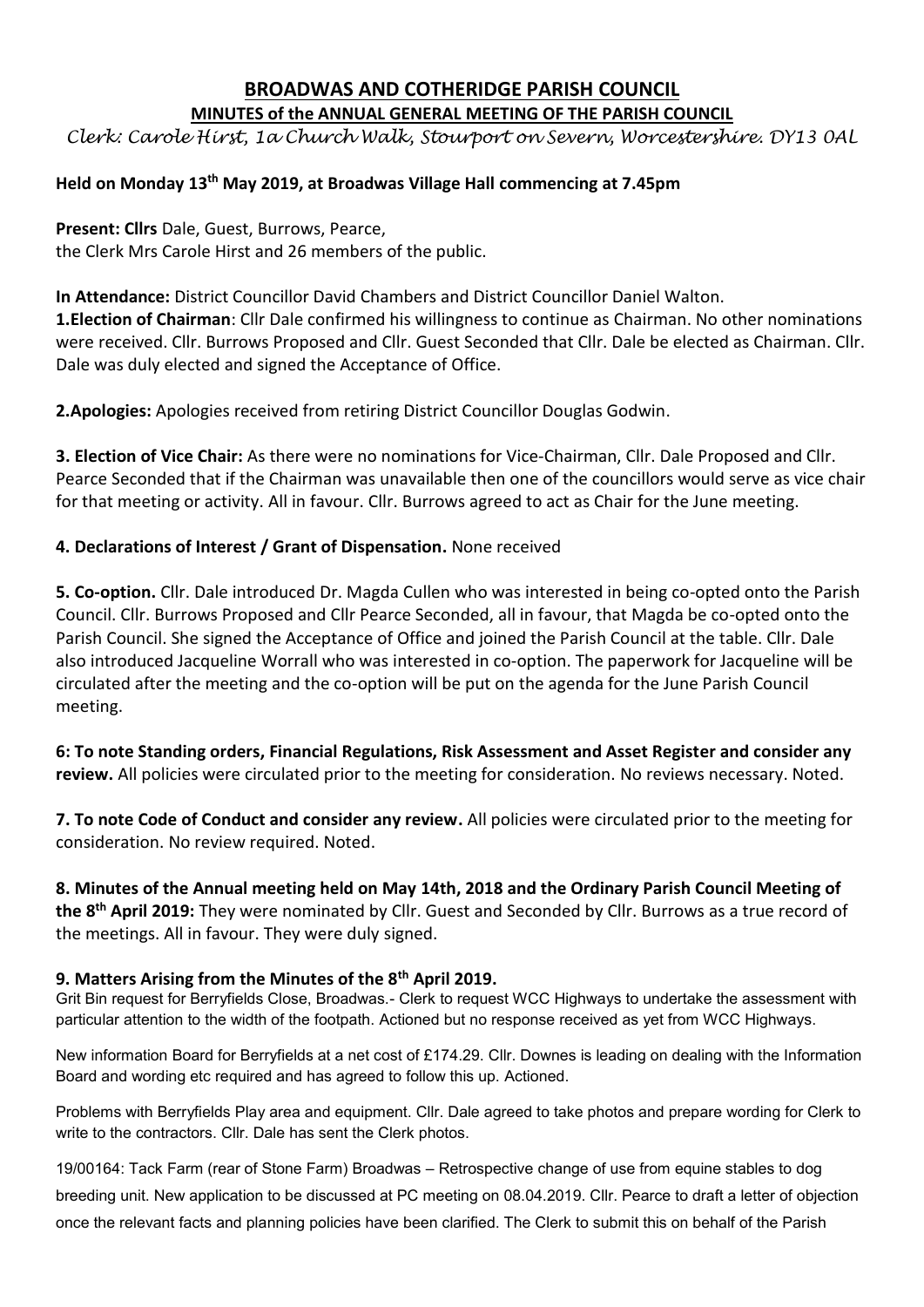Council. Cllr. Pearce to contact Worcester Regulatory Services. The Clerk to contact West Mercia Police to advise them. Actioned.

Village Hall Wi-Fi- Cllr. Burrows prepared and submitted an article for the Footprints Magazine and for the website. It was also agreed to place the order with BT Open Reach for connection of the village hall, pending a final decision re quotation and grant application through the Gigabyte scheme.

## **10.To consider the council's scheme of Delegation and to appoint members of the following:**

**i.Planning Committee;** Cllr. Guest Proposed and Cllr. Dale Seconded Cllr. Pearce as Chairman and all other members of the Parish Council where necessary.

**ii. Berryfield Committee:** Cllr. Guest Proposed and Cllr. Burrows Seconded that Cllr. Dale Chairman of this committee with all other Councillors on the committee.

**iii. Public Land Officer:** was deferred for further discussion to the June Parish Council meeting. (re agreed discussion about looking at the way we do things with a view to looking potential efficiencies).

**iv. Village Hall Representative:** was deferred for further discussion to the June Parish Council meeting. **v. Lengthsman:** was deferred for further discussion to the June Parish Council meeting.

**vi. Council's Financial Regulations and On-line Banking:** Cllr. Pearce Proposed and Cllr. Burrows Seconded that existing arrangements were noted.

**vii. Website Management:** Cllr. Burrows Proposed and Cllr. Guest Seconded that Cllr. Dale continue with Website Management having done such a great job. Cllr. Dale agreed to continue his role on Website management. He commented that to date the Parish Council had not incurred any cost but from August 2019 there would be costs of approximately £5.80 per month which is the subscription to WIX for website hosting costs.

### **11. Finance.**

- **a. To Consider the Audited Accounts & Annual Return: 1 April 2018 to 31st March 2019.** Cllr. Pearce Proposed and Cllr. Guest Seconded that these be accepted as a true record. All in favour. The accounts for 2018/19 were signed by the Chairman.
- b. **To consider Section 1: Annual Governance Statement for 2018/19**. Cllr. Pearce Proposed and Cllr. Guest Seconded that these be accepted as a true record. All in favour. The Annual Governance Statement Section 1 for 2018/19 was signed by the Chairman and the Clerk.
- c. **To consider Section 2: Accounting Statements for 2018/19.** Cllr. Pearce Proposed and Cllr. Guest Seconded that these be accepted as a true record. All in favour. The Annual Accounting Statement Section 2 for 2018/19 was signed by the Chairman and the Clerk.
- d. **To Consider Internal Auditor's Report & Recommendations**. Noted.
- e. **To Approve attached list of due payments and receipts from 8th Apr to 13th May 19**.

| Payee               | <b>Description</b>    | <b>TOTAL</b> |
|---------------------|-----------------------|--------------|
|                     |                       |              |
|                     | <b>Clerk Salary</b>   |              |
| C Hirst             | April 19              | £311.36      |
|                     | <b>Tax Deductions</b> |              |
| <b>HMRC</b>         | April 19              | £77.60       |
|                     | Expenses from         |              |
|                     | 8th April to May      |              |
| <b>Carole Hirst</b> | 13th                  | £51.05       |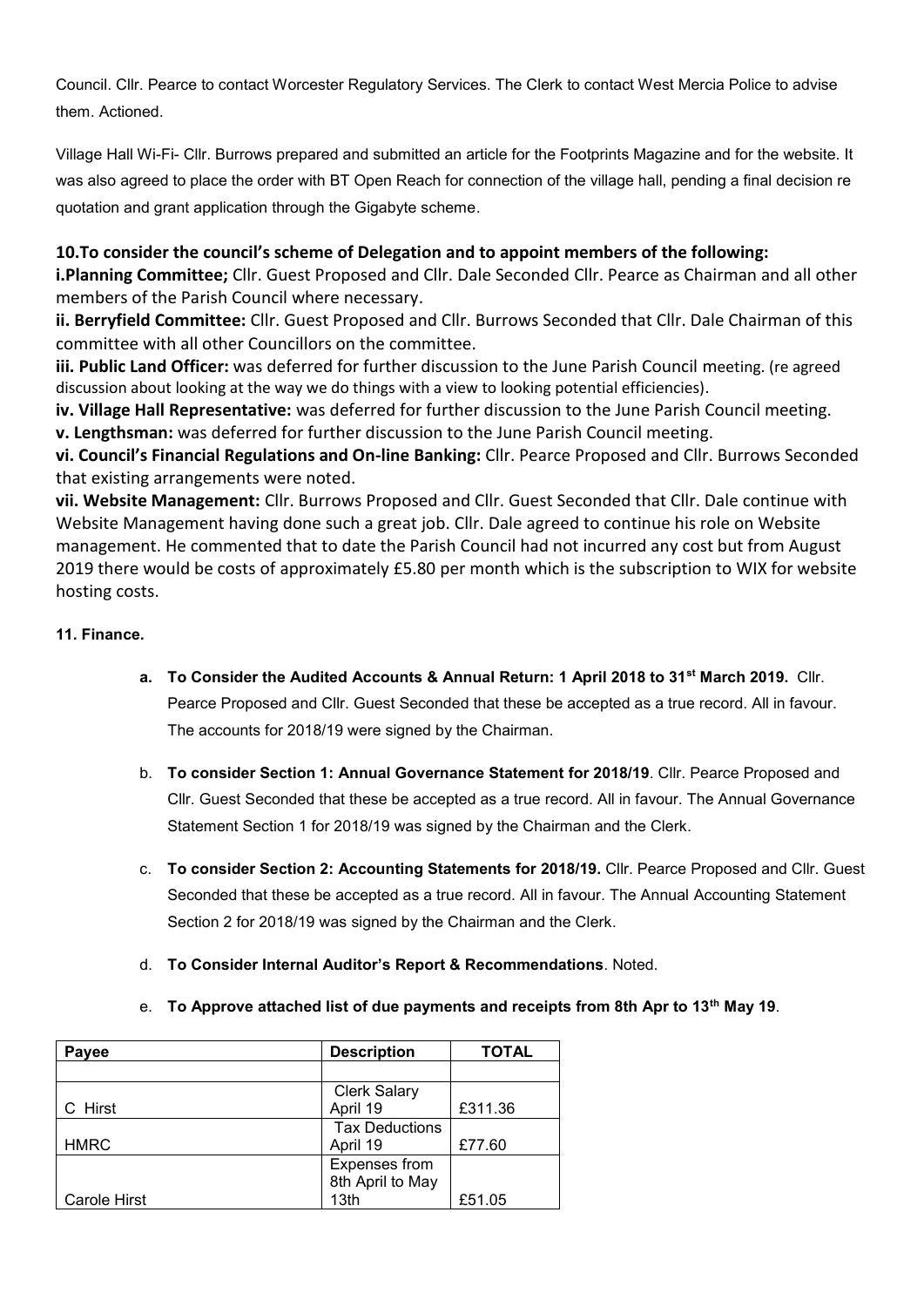|                            | Subscription          |         |
|----------------------------|-----------------------|---------|
| <b>Worcestershire CALC</b> | 2019/20               | £406.88 |
|                            | <b>Internal Audit</b> |         |
| D M Payroll Services Ltd   | 2018.19               | £110.00 |
|                            |                       |         |
| <b>RJC Landscaping</b>     | <b>Berryfieds</b>     | £231.00 |
|                            | Shared laser jet      |         |
| Wyre Pidde PC              | paper                 | £2.80   |
|                            | <b>AGM Catering</b>   |         |
| C Hirst                    | supplies              | £15.67  |
|                            |                       |         |
|                            |                       |         |

#### **TOTALS**

**£1,206.36**

Cllr. Guest Proposed and Cllr. Pearce Seconded that the above payments be approved be approved. All in favour.

#### **f. Finance and Clerk's Report.**

| <b>Total Cash at Bank at</b>           |              |            |
|----------------------------------------|--------------|------------|
| 5th May 2019                           |              |            |
|                                        |              |            |
| <b>Treasurers Account</b>              |              | £21,415.87 |
| <b>Treasurer's Account Berryfields</b> |              | £3,906.92  |
| N.S. 8 I                               |              | £38,867.43 |
|                                        | <b>TOTAL</b> | £64,190.22 |
| <b>Receipts:</b>                       |              |            |

|            | <b>Total Receipts not</b><br>previously reported | £10,292.50 |
|------------|--------------------------------------------------|------------|
| 17/04/2019 | Lengthsman WCC                                   | £292.50    |
| 29/04/2019 | MHDC.                                            | £10,000.00 |
|            |                                                  |            |

The Clerk instructed RJC Landscaping to commence the grounds maintenance contract for 2019/20. The Clerk has submitted the VAT Return to y/e 31<sup>st</sup> March 2019 which is £7160.25 which is due for payment any day. The Clerk has completed the Internal Audit with no problems outlined from them. **Noted.**

> g. **To Consider the dates for the "Exercise of Public Rights" these dates being 17th June to 26th July 2019**. Noted. The Certificate of Exercise of Public Rights will be added to the website as required by law.

### **12. Correspondence.**

- Email 17th April- Environmental issues/fires from site in Cotheridge. The complainant copied in all the necessary agencies to ensure that this complaint was heard and dealt with. This was an issue that the Parish Council had previous involvement with, and the email was connected with all the relevant agencies who all responded to the complainant. The Parish Council will now monitor this whilst the relevant agencies and officers take whatever action is necessary.
- Letter from Rural Payments Agency re Stewardship Scheme 2019-20- Forms for payments all completed and now submitted. **Noted.**

### **13. Planning.**

Below is a summary of current outstanding applications:-